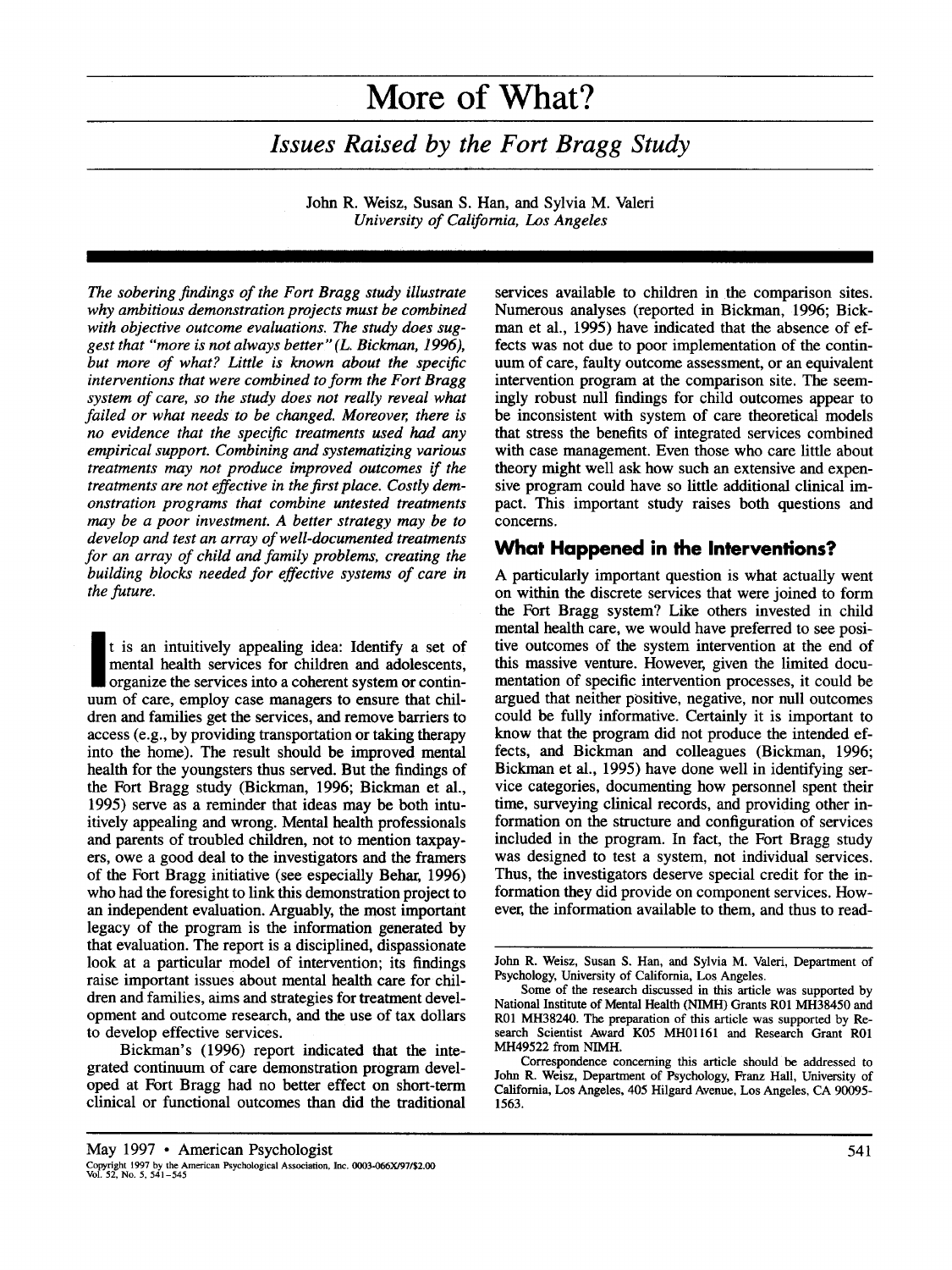ers, reveals relatively little about the specific intervention procedures used by the intervenors in their work with children and families, the work that constituted the heart of the various services.

Because the providers involved were apparently not relying on empirically tested interventions guided by manuals, the study could not provide the detailed documentation of treatment content and sequence to which readers of the clinical trials literature have become accustomed. And because there is no well-developed method for documenting treatment procedures and processes in conventional clinical practice, there is no process-related information to substitute for manual descriptions. Complicating the picture is the likelihood that treatments in the same nominal category (e.g., outpatient psychotherapy) are apt to have been different from one therapistchild-parent combination to the next; in principle, clinically, this is appropriate and desirable, but it underscores the need for documentation of the processes involved, case by case.

Because such documentation is lacking, it is difficult to know exactly what has been shown not to work. This complicates the task of planning further steps in research on child treatment and systems of care. In the absence of content and process information, findings regarding treatment outcomes, either positive or negative, have limited value. When treatment works well, the specific processes involved need to be identified so they canbe repeated, refined, and ultimately disseminated. And when treatment leads to disappointing results, it is important to identify the specific processes involved so that these can be stopped and alternative approaches tried. The Fort Bragg report indicated that little significant benefit was derived from integration of an array of services, even though the integration involved increased costs. Thus, it could be argued that further attempts to integrate those particular services may be nonproductive and perhaps wasteful. But what were those particular services? The study does not answer this question at a level of specificity that would enable treatment planners to reconfigure the system of care with better interventions, appropriately retrain the providers, and test a genuine alternate approach.

The absence of information about treatment content and process also limits the use of subgroup analysis for heuristic purposes. In principle, hypotheses about promising treatment approaches can be generated by identifying best-outcome and worst-outcome subsets of a full treatment sample and then backtracking to group differences in intervention specifics. In the case of Fort Bragg, too little is known about intervention specifics for this strategy to be very productive, at least with regard to treatment content and process (although the general strategy may still be useful for other purposes).

This is a criticism of the field and its methodological limitations, not of the Fort Bragg study in particular. The Fort Bragg findings are useful in a number of important ways, but the project also underscores the need for better ways of assessing treatment content and process in the child area (see, e.g., Shirk & Russell, 1996). The need

is particularly profound in research involving the nonmanualized interventions that are most characteristic of clinical practice. Without good measures of therapy content and process in clinical practice, effectiveness studies may lack the precision needed to describe, instruct, and direct. Instead, findings may indicate that "services" or "systems" either worked or didn't work, but without a clear enough picture of the component procedures and processes to shape the next steps.

# **Were the Individual Services Effective?**

Information on treatment process, of course, derives value through companion information on treatment outcome, and herein lies another issue raised by the Fort Bragg study. Among the possible reasons why integration of services produced so little effect is that the individual services that were integrated were not very effective. Recent work (reviewed in Weisz, Donenberg, Han, & Kauneckis, 1995; Weisz, Donenberg, Han, & Weiss, 1995; Weisz & Weiss, 1993; Weisz, Weiss, & Donenberg, 1992) has brought both good and bad news about child mental health interventions. The good news is that most controlled treatment outcome studies in the clinical trials literature reveal respectable positive effects of child interventions (see Casey & Berman, 1985; Kazdin, Bass, Ayers, & Rodgers, 1990; Weisz, Weiss, Alicke, & Klotz, 1987; Weisz, Weiss, Han, Granger, & Morton, 1995). The bad news is that the modest number of studies testing typical interventions for referred children in clinical settings reveal small to negligible effects (see Kutash & Rivera, 1996; Rivera & Kutash, 1994; Weisz, Donenberg, Han, & Kauneckis, 1995; Weisz, Donenberg, Han,& Weiss, 1995).

Taken together, the findings suggest that the beneficial effects of child interventions that have been demonstrated in clinical trials research may not be replicated in the real-world clinical settings where most child treatment takes place. This may not be particularly surprising given the fact that the child treatments most widely practiced in clinical settings are generally not derived from the pool of empirically supported therapies and in fact may frequently differ markedly from those therapies (see, e.g., Kazdin et al., 1990; Weisz & Weiss, 1993). There appears to be a broad gap between the world of treatment outcome research, where systematic treatments are devised and tested empirically, and the world of clinical practice, where treatments often evolve independently of the empirical literature (see L. Cohen, 1979; L. Cohen, Sargent, & Sechrest, 1986; Morrow-Bradley & Elliott, 1986; Raw, 1993). In summary, what may be happening is that conventional clinical practice frequently involves treatments that are not empirically derived or empirically supported and perhaps also not particularly effective (further tests of this possibility are needed, as discussed in Weisz, Donenberg, Han, & Weiss, 1995). The possibility bears scrutiny in light of the current debate over the use of empirically supported treatments in clinical psychology (see American Psychological Association, Task Force on Promotion and Dissemination of Psychological Proce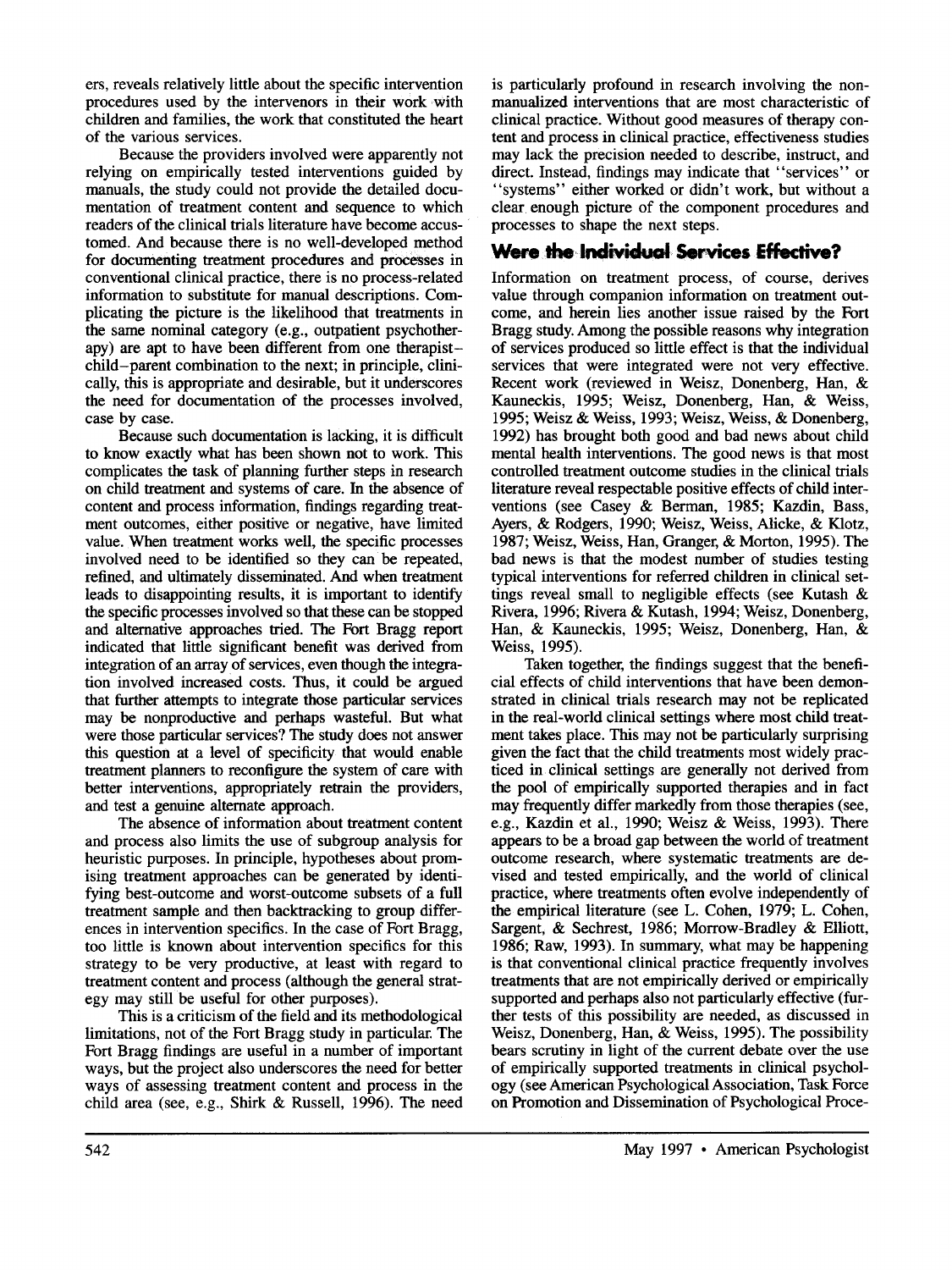dures of Clinical Psychology, 1995; Chambless, 1996, in press; Kovacs, 1995).

As for the Fort Bragg program, there is no indication that the various treatments used therein were selected because they had prior empirical support. From a strictly empirical perspective, then, there may be little basis for assuming that the interventions were, in fact, effective (see Bickman, 1996, p. 699). And, of course, combining and systematizing treatments may not improve outcomes if the treatments are not effective in the first place. In other words, it is possible that the interventions brought together in the Fort Bragg program had such modest individual effects that there was little to be gained by multiplying and coordinating them. $<sup>1</sup>$ </sup>

#### **Developing Effective Treatments: A Vote for Small Science**

The Fort Bragg findings suggest an important message for treatment and services researchers in an era of limits and downsizing. Although a logical case can be made for a top-down strategy, testing large child mental health programs before examining their component effects, **it**  is not clear that this strategy has improved mental health outcomes for children. The problem is that these large multicomponent programs have so often produced minimal benefit (see examples below). This repeated pattern suggests that the cart may have been placed before the horse in research on child mental health care. Before mounting tests of the impact of integrated services, perhaps researchers should assess the singular impact of those discrete services they plan to integrate. If the individual building blocks are found to be weak, then it may be premature to combine them into a larger structure.

More broadly, perhaps efforts to understand and improve child and family mental health care could be strengthened by a shift in emphasis from big science to little science. The \$80 million spent on the Fort Bragg program could have funded a very large number of focused studies on specific interventions for specific child and family problems. The track record of such focused interventions, summarizing more than 300 outcome studies in the child area (see Weisz, Donenberg, Han, & Weiss, 1995), is strong, with an average unadjusted effect size of 0.77, approaching the J. Cohen (1988)-derived standard for a "large" effect. If more support were provided for the development of such specific interventions, the result might be a rich and ever-expanding array of empirically supported treatments for an ever-expanding range of child and family problems. As this array of treatments is built, treatment planners, clinicians, and researchers would be in a stronger position to create systems of care that integrate treatments of known benefit. Research dollars may be best spent, at present, on development of the building blocks needed for successful integration of services in the future.

The fact that the Fort Bragg evaluation showed disappointing results does not mean, of course, that no integration of component treatments can work. Programs that combine previously distinct, empirically supported inter-

ventions may work quite well. As an example, Henggeler and colleagues (e.g., Henggeler et al., in press; Henggeler, Schoenwald, & Pickrel, 1995) have shown very positive effects of their multisystemic therapy program for serious juvenile offenders, The program combines various empirically supported interventions and delivers them in home, school, and other real-world settings. The well-replicated findings of the Henggeler group illustrate that linking discrete interventions into larger programs may be a very good idea, provided that the discrete interventions have been shown to be beneficial in their own fight.

## **Need for User-Frlendly, Clinic-Ready, Empirically Supported Treatments**

Of course, development of beneficial treatments in controlled research would not necessarily mean that such treatments would--or even could--be used within systems of care. As suggested above, the gap between the outcome research community and the clinical practice community is broad and deep, such that most interventions developed by outcome researchers languish in their laboratories, largely unused in clinical practice. In noting this possibility, we do not attribute sole (or even primary) responsibility to clinical practitioners. Treatment outcome researchers have not been particularly effective at making their work accessible to practitioners or at facilitating incorporation of their treatments into clinical practice. The gap between outcome research and clinical practice can be bridged by the development and adaptation of efficacious treatments for use with seriously disturbed children and families in real-world clinical settings. The experience and judgment of experienced clinicians could be invaluable in these efforts. It is important to learn what adjustments must be made in empirically derived treatments to make those treatments usable and effective with children like those in the Fort Bragg project. If empirically supported individual interventions are ever to be successfully integrated into community systems of care, those interventions must be user-friendly and effective in the real world of clinical practice.

#### **Demonstrations Need Outcome Evaluations**

Although development and refinement of focused treatments require increased attention, there can be little doubt that big science will continue in some form. This being the case, another implication of the Fort Bragg findings bears attention: Demonstration programs designed to help children and families need to be subjected to inde-

<sup>&</sup>lt;sup>1</sup> As an alternative interpretation, it is possible that the individual treatments integrated at Fort Bragg and the treatments being used in the comparison sites were all highly effective. If this were the case, then outcomes of the unintegrated services might have been so good that the integrated services in Fort Bragg simply could not outstrip this ceiling effect. The absence of a no-treatment control group in the Fort Bragg project ruled out a test of this possibility, but the evidence we are aware of on conventional mental health services for children does not support this interpretation.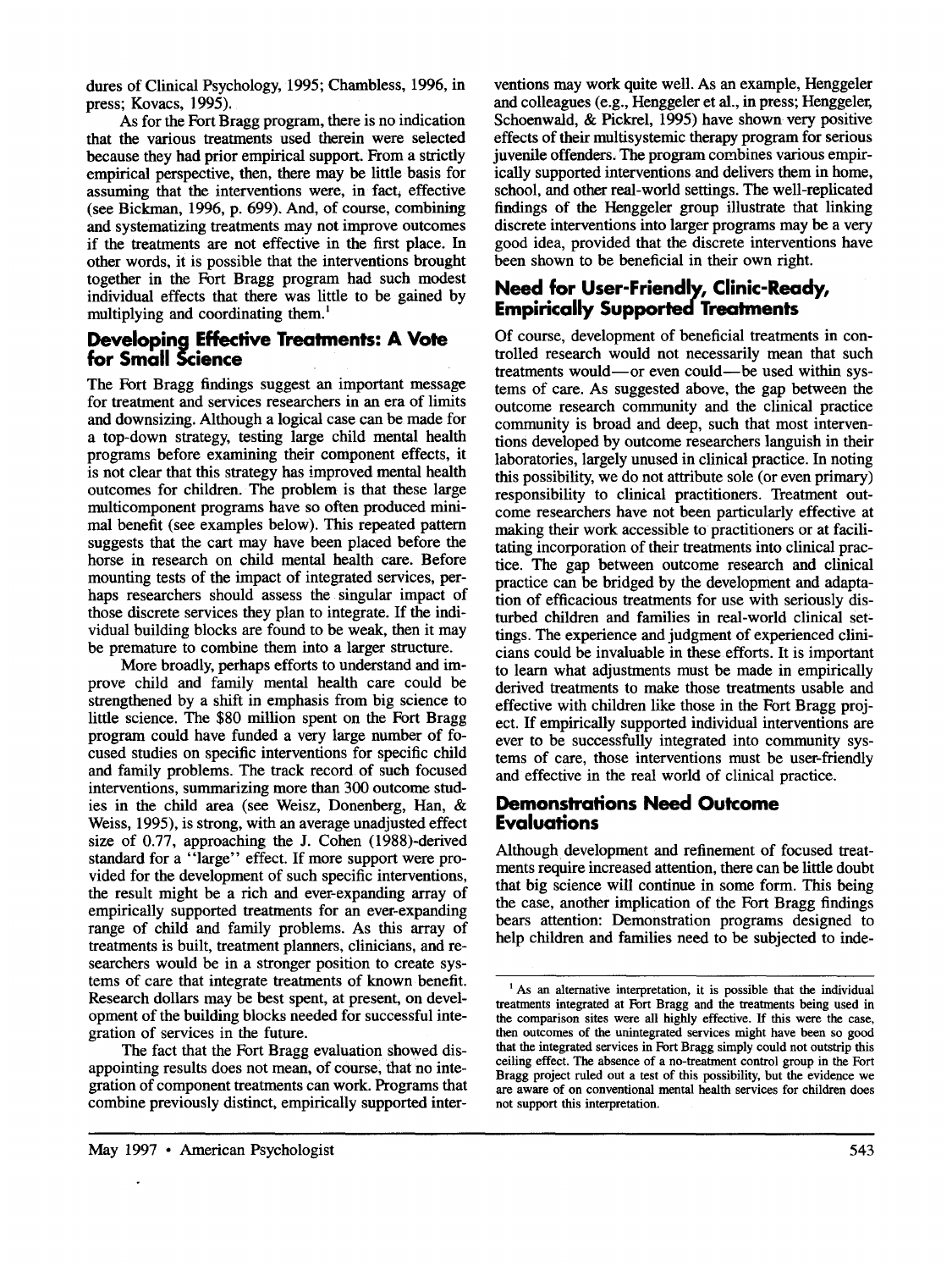pendent outcome evaluation to determine whether children and families have actually been helped. Some might argue that this would turn demonstration projects into experiments, but this is precisely the point. Demonstration projects that are not also experiments may tell little more than the following two self-evident facts: (a) Programs can be developed, and (b) money can be spent. What most taxpayers actually want to know is whether developing the programs and spending the money lead to beneficial effects.

Imagine, for a moment, what the situation might be had there been no evaluation of the Fort Bragg project. One possibility is that system of care funding would continue to flow to this site into the indefinite future, at a cost of \$17 million per year plus inflation, and it is conceivable that other sites would have been added. After all, consumer satisfaction with Fort Bragg was quite impressive (see below; see also Heflinger, Sonnichsen, & Brannan, 1996). Even if the project had been halted after a few years, in the absence of an evaluation component, relatively little would have been learned for all the expense. Although it would have been established that a system of care program could be organized and services could be delivered, little would be known about whether taking these steps actually improves outcomes for children and families. Thanks to the framers of this project, there is now evidence that systematizing services in this way in this setting did not significantly enhance outcomes. This information, though discouraging, is certainly useful.

These null results are consistent with findings from a number of other large-scale intervention and prevention programs. For example, a study of North Carolina's \$25 million per year "Willie M. Program" for violent and assaultive youth showed little evidence of positive effects (Weisz, Walter, Weiss, Fernandez, & Mikow, 1990). And a recent evaluation of the nation's most widely used school-based substance use prevention program, the \$750 million per year Drug Abuse Resistance Education (DARE) Program, showed little evidence that DARE reduces drug use (Ennett, Tobler, Ringwalt, & Flewelling, 1994; Ringwalt et al., 1994). The evidence from these and other evaluations (see, e.g., Burns, Farmer, Angold, Costello, & Behar, in press; Goldman, Morrissey, & Ridgely, 1994; Shern, Wilson, & Coen, 1994) suggests that investing large sums of money in intervention programs is no guarantee that the programs will be effective. This, in turn, argues for objective, independent outcome evaluations of all such interventions.

### **Back to Basics in Outcome Research**

Finally, the Fort Bragg project underscores the value of a disciplined adherence, where feasible, to certain basic principles of outcome research. One such principle is that mental health outcomes should be assessed, in part, using clinical measures of established validity. Although such currently popular measures as consumer satisfaction ratings are useful for certain purposes, it is important to distinguish clearly between such ratings and measures of clinical outcome. Bickman and colleagues (Bickman,

1996; Heflinger et al., 1996) found high levels of overall consumer satisfaction with outpatient treatment, and notable subgroup differences as well, with significantly higher ratings from Fort Bragg parents than from comparison parents on all nine of their questions about outpatient treatment. But when the focus shifted to more standard clinical measures of child behavioral and emotional problems, psychopathology, and impairment of functioning, the apparent benefit of the Fort Bragg system of care evaporated (see Bickman et al., 1995; Lambert & Guthrie, 1996). In this case, sole reliance on the consumer satisfaction ratings could have led to an incorrect conclusion about the clinical impact of treatment.

Other findings of the study serve as reminders that clinical improvement following treatment may or may not reflect true intervention effects; control or comparison groups, or comparison conditions (in single-group or single-case designs), are required for meaningful interpretation of change over time. Children in the Fort Bragg program showed substantial clinical improvement coincident with therapy. The Fort Bragg youngsters improved markedly on clinical measures over the initial 6-month lag and continued to improve over the 1-year lag, with good 12-month rates on Jacobson and Truax's (1991) reliable change index (see Lambert & Guthrie, 1996). In the absence of a comparison group, such findings might have seemed to support the effectiveness of the system of care program. However, the fact that a matched comparison group, with no system of care, showed slightly higher rates of reliable clinical change over the same period places change in the Fort Bragg program in its proper interpretive context.

This finding echoes a trend seen in other clinical research in both the effectiveness (see Weisz & Weiss, 1989) and efficacy (Weiss & Weisz, 1990) traditions: Individuals who are referred to clinics and are judged appropriate candidates for treatment, but who do not actually receive treatment, tend to show significant clinical improvement over time nonetheless. Among the possible explanations of this trend, one must consider the nature and timing of treatment seeking. People tend to seek treatment when problems and distress are at unusually high levels. Thus, scores and ratings on measures of psychological dysfunction are apt to be at an atypically high level at the time treatment is sought (Time 1 in the typical outcome study). On average, weeks or months later, those scores and ratings are likely to have regressed toward the person's mean level of functioning, regardless of the form of treatment or whether treatment of any kind actually took place. Whether this hypothesis or some alternative explains the tendency of comparison-control groups to improve over time, the tendency itself underscores the risks inherent in drawing conclusions about treatment effectiveness based on change over time in treated individuals alone.

# **Concluding Thoughts**

It is, of course, disappointing to discover that a major intervention has not produced the desired effects. But a